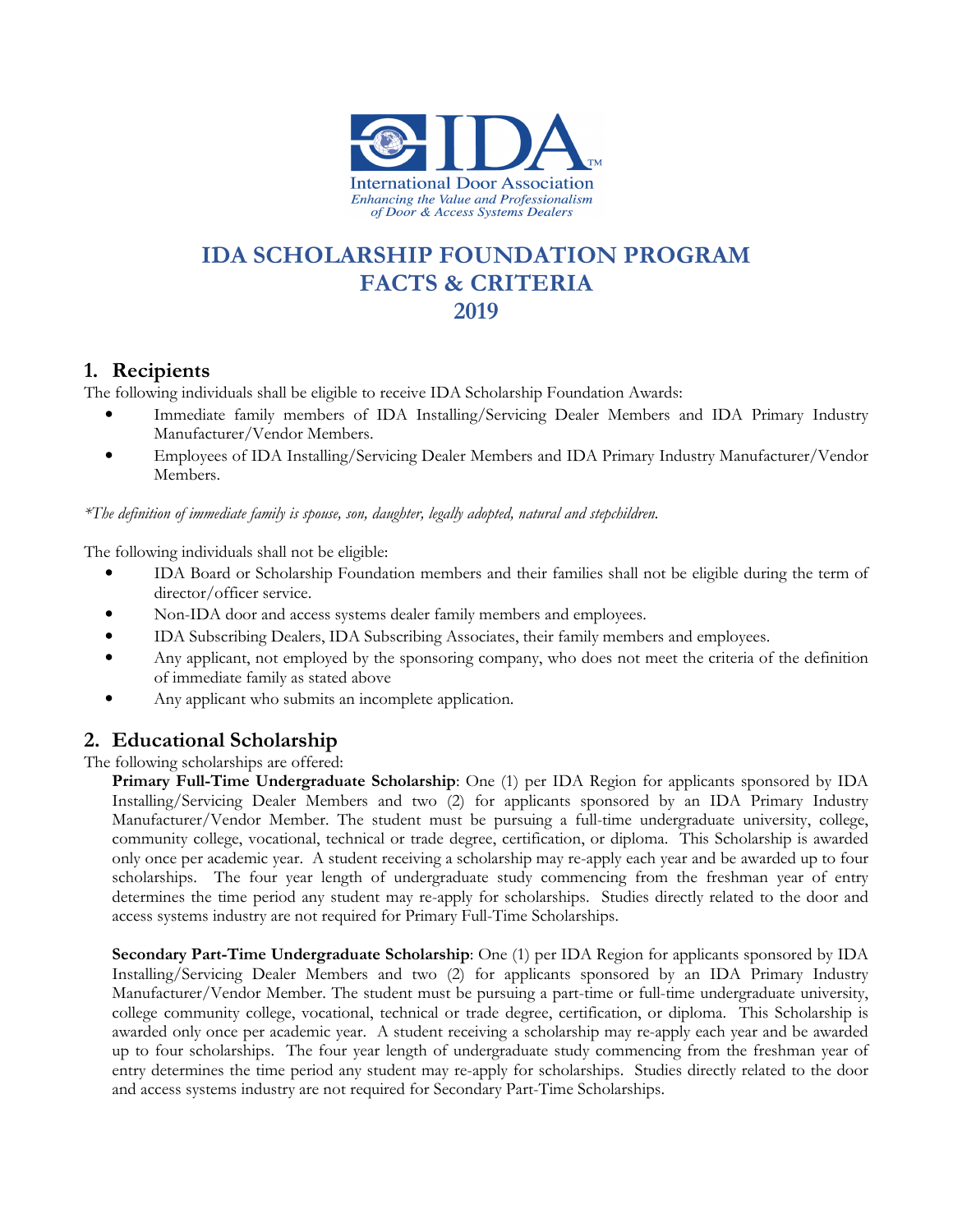#### **Definition of Primary and Secondary Scholarship**

*The Primary Full-Time Scholarship academic qualification includes enrollment verification of 9-10 semester hours or the equivalent of Full-Time study as determined by the student's university or college, etc. \$2000 is given for this award one time per year.* 

*The Secondary Part-Time Scholarship academic qualification includes consideration for Full-Time students not awarded a Primary Scholarship and Part-Time students with enrollment verifications below 9 semester hours or the equivalent as determined for Part-Time study by the student's university or college, etc. The award amount is to be determined by semester hours or equivalent taken, and not to exceed \$1000. This award is given one time per year.* 

All types of schools are eligible provided that they are accredited, certified or licensed by the state. Vocational, Technical and Trade Schools degree/diploma or similar certification program applicants must attach a school brochure that explains the program in which the applicant will be enrolling or is enrolled and confirms and verifies the school's state accreditation, certification or license. IDA, IDEA, association or supplier training programs are excluded from scholarship eligibility

#### **3. IDA Scholarship Foundation Board**

The IDA Scholarship Foundation Board shall set policy and shall be comprised of members of the IDA Board. The Board reserves the right to permit the Scholarship Selection Committee to award a special scholarship if it deems a particular applicant deserving of the award.

# **4. IDA Scholarship Selection Committee**

The Scholarship Selection Committee shall have the full and independent responsibility for selecting the recipients of scholarships. It shall consist of five individuals from outside the door and access systems industry such as educators, architects, homebuilders and other professionals. The IDA Foundation Scholarship Board Chairperson and the IDA Managing Director shall serve as advisors to the Scholarship Selection Committee.

# **5. Application**

Applicants must complete an IDA Foundation Scholarship application for the specified year and submit it to the Scholarship Committee. Applications are available online during the month of April. Incomplete applications will not be considered.

# **6. Scholarship Criteria**

Applications for Primary and Secondary Scholarships are accepted from **April 19 through July 15.**

The criteria for consideration for an IDA Scholarship are as follow:

- Be enrolled in high school with senior standing, community college, an associate degree program, vocational school or similar certification/diploma program, undergraduate college or university and have a cumulative grade point average equal to or greater than 3.0 on a 4.0 scale (or equivalent) verified by an official transcript. High School seniors must graduate before **July 15, 2019 and remit final grades on an official transcript that includes date of graduation.** Vocational School degree program or similar certification/diploma applicants must submit a school brochure that explains the program or certification in which the applicant will be enrolling or is enrolled and verifies the school's state accreditation, certification or License.
- For students returning to school after a period of time out of school, the most recent transcript or an official letter of sponsorship from an employer must be submitted.
- Be an immediate family member, an employee, or an immediate family member of an employee of an IDA Installing/Servicing Dealer Member or an IDA Primary Industry Manufacturer/Vendor Member in good standing.